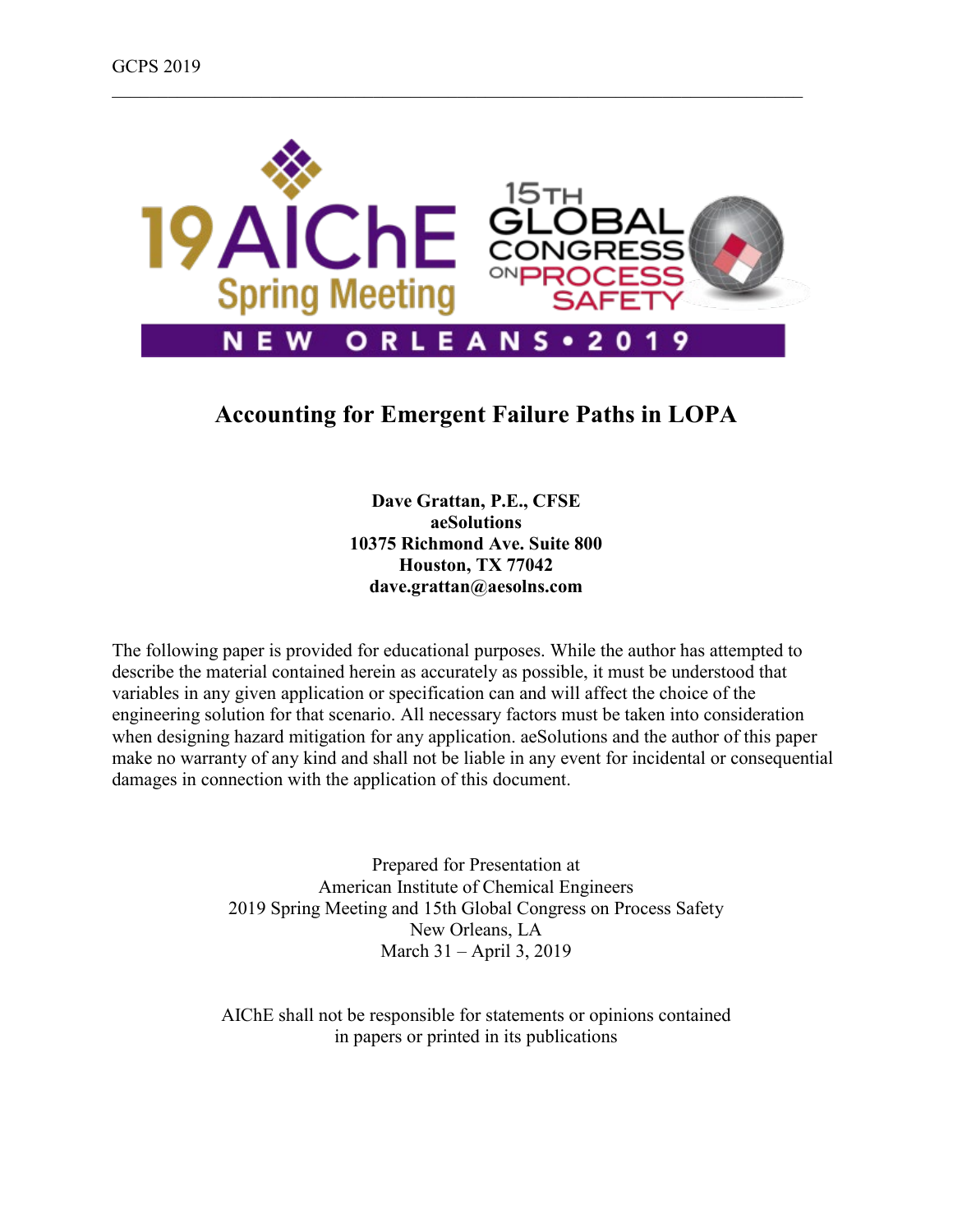# **Accounting for Emergent Failure Paths in LOPA**

\_\_\_\_\_\_\_\_\_\_\_\_\_\_\_\_\_\_\_\_\_\_\_\_\_\_\_\_\_\_\_\_\_\_\_\_\_\_\_\_\_\_\_\_\_\_\_\_\_\_\_\_\_\_\_\_\_\_\_\_\_\_\_\_\_\_\_\_\_\_\_\_\_\_

**Dave Grattan, P.E., CFSE aeSolutions 10375 Richmond Ave. Suite 800 Houston, TX 77042 [dave.grattan@aesolns.com](mailto:dave.grattan@aesolns.com)**

**Keywords:** Systems thinking, Emergence, Meta-Uncertainty, Human Reliability, Human Factors

### **Abstract**

One of the fundamental assumptions made when using standard LOPA (Layer of Protection Analysis) is that the barriers selected for a common threat path are independent. In most cases the analysis made by the LOPA team is adequate to judge the degree of independence between barriers. However, this may not always be the case, especially when the desired LOPA target is less than 1e-4 per year. In these cases, LOPA is more susceptible to unaccounted for system effects, than to independent random failures (what LOPA assumes). Another way to say this is that whenever a model (for example, LOPA) predicts that a failure will occur with a negligible chance, the probability that the model can fail becomes important.

Potential failure paths can emerge between barriers in a common threat path due to what is known as "system effects." That is, to the interaction between otherwise independent barriers due to common support systems (for example, Maintenance), or other Operational or Management impacts. Emergence is a system effect that cannot be identified through other methods, such as IPL (Independent Protection Layer) validation. However, Human Factors methods exist that provide a framework for discovering emergent failures between barriers due to system effects.

This paper will discuss the application of one such system technique known as "NET-HARMS" (Networked Hazard Analysis and Risk Management System). The NET-HARMS technique is a combination of two well-established Human Factors methods, the first being HTA (Hierarchical Task Analysis) and secondly, a modified SHERPA (Systematic Human Error Reduction and Prediction Approach) as the taxonomy used to classify system failures. Both methods are easy to use and can be learned quickly with a little practice. The author has several years' worth of experience applying these methods to difficult LOPA problems involving administrative controls, and will show how this analysis can be extended to include hardware barriers as well.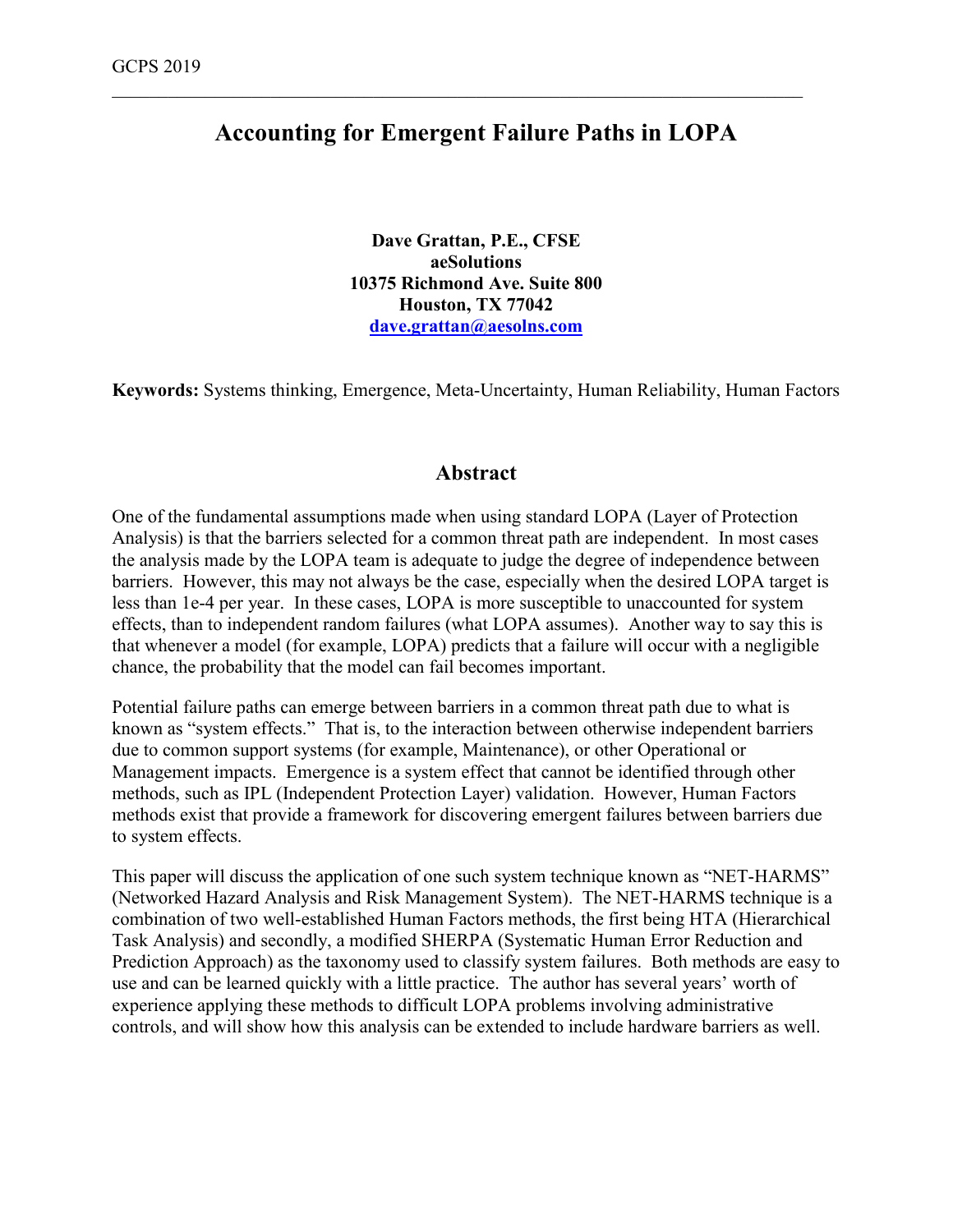# **1 Introduction**

The principles of Systems Theory (or "systems thinking") originated in the 1950's as a way to holistically analyze problems [16]. This is opposite to what is called Reductionism, which is when a system is broken down, and the parts analyzed individually. Reductionism is how most engineering activities occur. Systems thinking holds, that when the system is broken down for analysis, some properties that belong to the system will be lost. The properties that are lost, are called emergent properties, i.e., they are properties of the system, not the parts of the system. Emergence has been called the single most fundamental systems idea [16]. Mechanical systems provide the easiest way to visualize emergence. The parts of a car have different properties than the car as a whole (system). In this paper, we will utilize the Systems Theory concept of Emergence as applied to a Barrier System (see **Fig. 1**). Emergence involves the following concepts: (1) expand the barrier boundary to include people, (2) include focus on the interactions between people, and between people and hardware, (3) don't only focus on hardware reliability, and (4) determine how to define and measure Safety.

\_\_\_\_\_\_\_\_\_\_\_\_\_\_\_\_\_\_\_\_\_\_\_\_\_\_\_\_\_\_\_\_\_\_\_\_\_\_\_\_\_\_\_\_\_\_\_\_\_\_\_\_\_\_\_\_\_\_\_\_\_\_\_\_\_\_\_\_\_\_\_\_\_\_

Many catastrophic accidents involve failure of multiple discrete barriers (safeguards and Independent Protection layers). It is unlikely (from a probabilistic standpoint) that multiple barriers would all be failed randomly (by chance) as is assumed in typical hardware centric probabilistic calculations. Instead, systemic (human based) conditions creating dependencies are more likely the cause. It makes sense then to study why and how multiple and otherwise independent barriers can fail by systems issues. Of course, the frustrating aspect of these incidents is, if just one barrier had worked, the accident would have been prevented. Therefore, understanding human behavior related to a specific barrier will be discussed as well.

Why do we focus on Barriers, in lieu of say, causes or enabling conditions? It is because the pathway to a potential hazard must go through a set of Barriers, no matter how the scenario starts or is enabled (this assumes we have properly identified the hazard and its Barriers). **Figure 2** shows the People in a Barrier system shown generically in **Fig. 1**.



Figure 1. A Barrier System. 'Safety' is a system property that emerges from the interactions between the parts of the system. Component properties (for example, Hardware) are different than system properties. 'P' are people (or groups or departments) that are part of the system.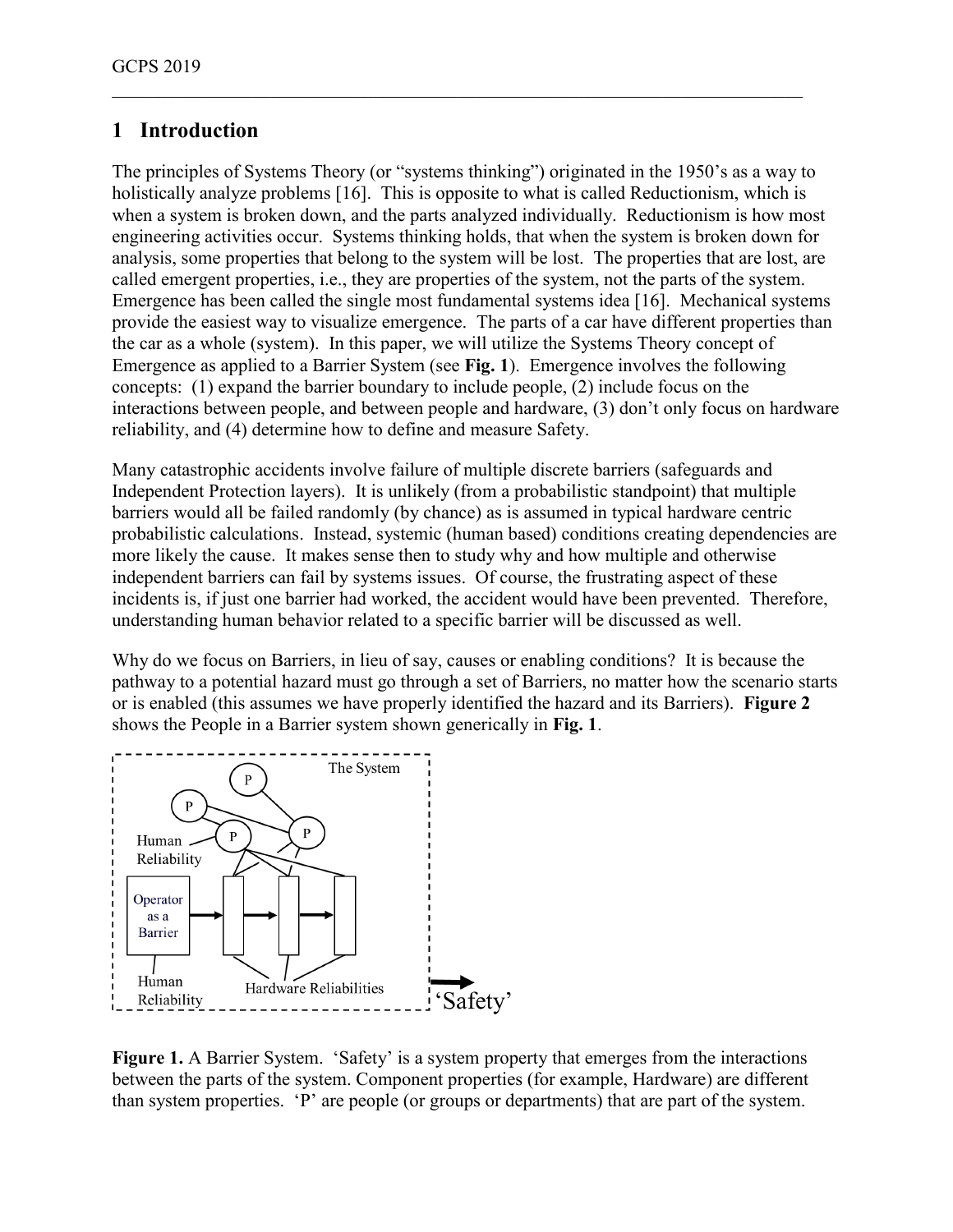

\_\_\_\_\_\_\_\_\_\_\_\_\_\_\_\_\_\_\_\_\_\_\_\_\_\_\_\_\_\_\_\_\_\_\_\_\_\_\_\_\_\_\_\_\_\_\_\_\_\_\_\_\_\_\_\_\_\_\_\_\_\_\_\_\_\_\_\_\_\_\_\_\_\_

**Figure 2.** The People in a Barrier System [12]. The physical Barrier is not shown, to recognize the fact that even hardware barriers are fundamentally human. The links between the groups represent task dependencies such as information and expectations that must be communicated. Gaps in the links represent latent failure conditions that could affect one or multiple barriers in the same threat path. The Safety Integrity of the Barrier "emerges" not from its hardware reliability but from the System as a whole.

# **2 Thinking in Systems**

Systems thinking is embedded in the new paradigm known as "Safety Differently" or "Safety 2.0" [1]. New accident models such as STAMP (Systems-Theoretic Accident Model and Process) [2] and FRAM (Functional Resonance Accident Model) [1] utilize systems thinking. Systems thinking is coming to PSM (Process Safety Management), specifically to the way potential hazards are identified, quantified, and controlled. The following is a short list of elements that make up systems thinking [15]. Each element is discussed individually below this list.

- High component reliability is not enough to prevent accidents. Instead, it is necessary to recognize that Reliability and Safety are different properties. Reliability resides at a hardware component level. Safety resides at a system level (it is an emergent property of the system, i.e., it is more than the sum of its parts, it is the product of the *interactions* between its parts). More generally, this is referred to as reductionism vs. holism.
- Safety is not defined by the absence of negative events (e.g., freedom from harm). Instead, Safety is defined by the presence of something (e.g., barriers, reliability, resilience, effort, etc.).
- Accidents are not a linear chain of events. Instead, real accidents are complex and nonlinear, often involving drift or "creeping change."
- Probabilistic calculations based on coincidental (i.e., random) failures creates overconfidence (e.g., LOPA). Instead, there are better ways to communicate risk, for example, using qualitative and quantitative Bow-ties.
- Operator error is not the cause of most accidents. Instead, operator error is a consequence of the system (i.e., poor design, production pressure, etc.). At most, normal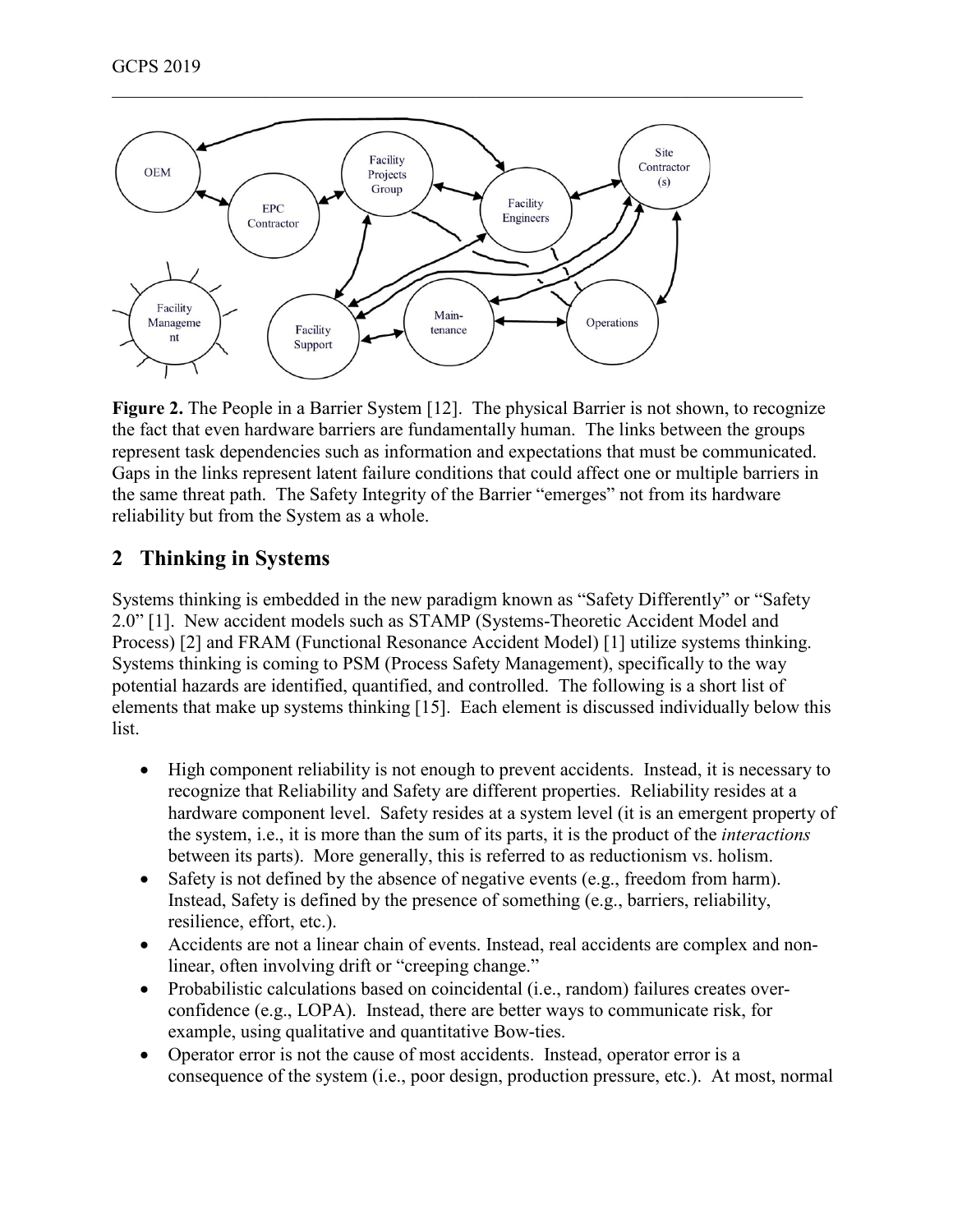operator (human) variance is a local trigger for latent conditions (not necessarily failures) to line-up causing an accident.

• Hindsight bias distorts our view of past events and leads us to believe we can predict future events better than we are able to. Instead, our focus should be on predictive tools, not relying solely on lessons learned from past events to make us safer.

\_\_\_\_\_\_\_\_\_\_\_\_\_\_\_\_\_\_\_\_\_\_\_\_\_\_\_\_\_\_\_\_\_\_\_\_\_\_\_\_\_\_\_\_\_\_\_\_\_\_\_\_\_\_\_\_\_\_\_\_\_\_\_\_\_\_\_\_\_\_\_\_\_\_

#### *2.1 Reliability versus Safety*

It is a common belief that improving hardware reliability will improve safety. Who could argue against this? The reality is however, even if equipment *never failed*, accidents would still happen, simply due to the human element. We need both, hardware reliability and human reliability. Furthermore, Reliability is a component property, while Safety is a system property that "emerges" (i.e., does not reside at the component level) from the interaction between the parts of a system. In this paper, the "system" is the identified barriers (e.g., hardware) used to protect against a potential accident, and includes the people that directly interface with said barriers (Operations, Maintenance, Technical staff, Purchasing, Stores, Contractors, etc.) as well as more remote people such as Management (see **Fig. 2**).

#### *2.2 How to define Safety*

The goal of Process Safety (to prevent catastrophic accidents) suffers from what is called the Problem of Induction [3]. Inductive statements can be verified by, for example, experience or statistics. The issue is, attempting to show that a process is safe (e.g., by predicting a rare event frequency meets some acceptably low target), may not be possible to any significant degree of confidence. It is similar to trying to prove a negative (i.e., show that something, for example accidents, won't or can't happen). Negatives cannot be demonstrated using statistics because there is not enough data (e.g., on rare events) *for my plant*. Justifying a process is safe by experience (i.e., "we've operated for 30 years without that happening") is a weak argument because it takes just one accident to disprove the process was safe, and by then it's too late. The issue is encapsulated by the following saying "Absence of Evidence, is not the same as Evidence of Absence." It is not possible to gather "evidence of absence." What can we do?

The best we may be able to do to validate a process is "safe" is to use a combination of feedback performance (i.e., field data) of our Barriers, along with a short (several years) predictive evaluation of the quality of Barrier management. Bayes theorem could be used.

A Bayesian Prior could be developed from the following conceptual equation:

**Prior** = Barrier Hardware Reliability + Barrier Human Reliability + Barrier qualitative assessments.

The qualitative assessment can be converted into a quantitative probability distribution because Bayes theorem is an epistemological statement (i.e., based on knowledge) versus a statement of frequencies and proportions. We can use all of our qualitative knowledge of how Barriers are being managed as an input to the Bayes Prior.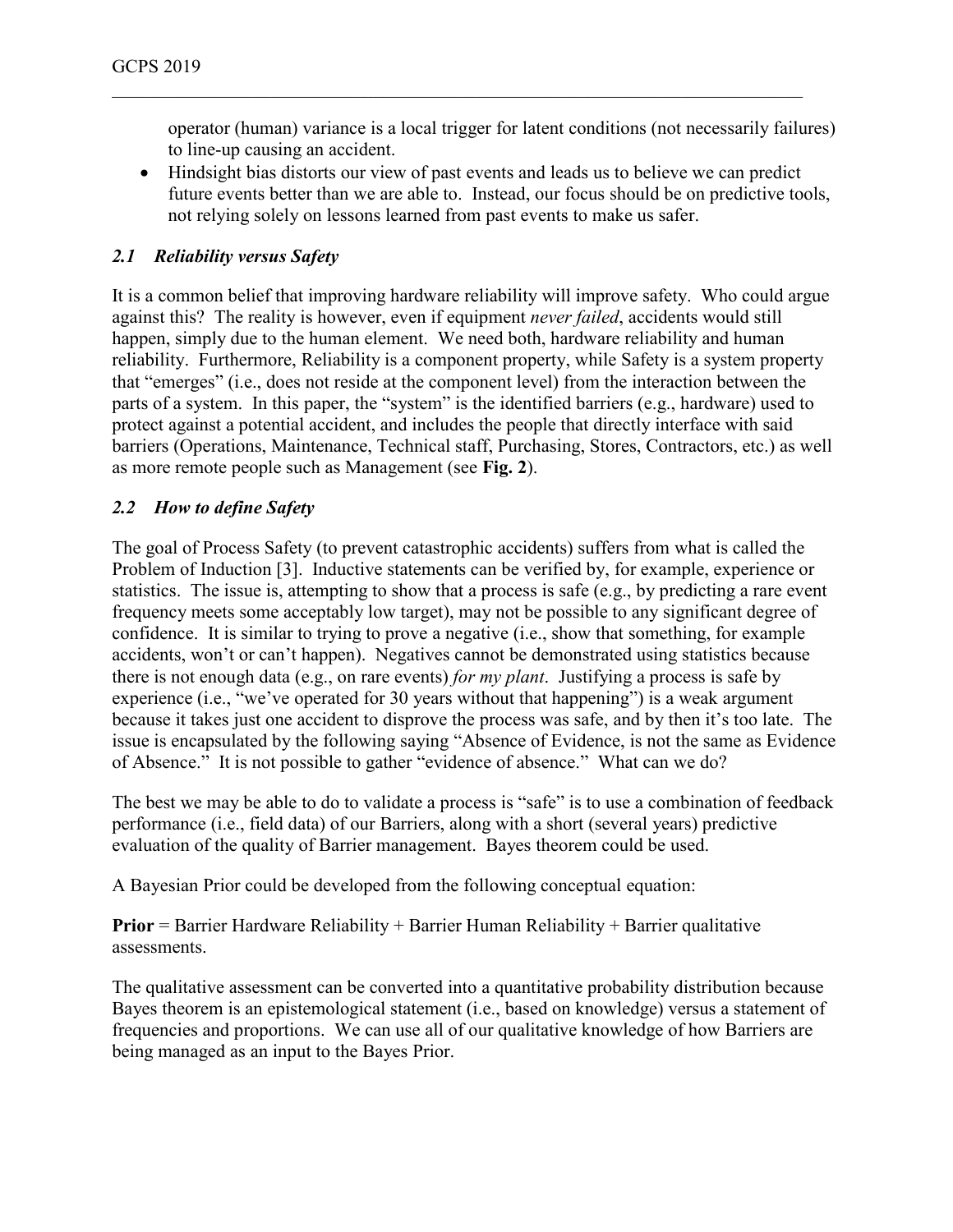Later, as we gather new evidence (i.e., the field data on our Barriers) we can update our Prior to calculate a Posterior. This cycle repeats itself every several years as new data is gathered (i.e., the Posterior becomes the new Prior). See **Fig. 3**.

\_\_\_\_\_\_\_\_\_\_\_\_\_\_\_\_\_\_\_\_\_\_\_\_\_\_\_\_\_\_\_\_\_\_\_\_\_\_\_\_\_\_\_\_\_\_\_\_\_\_\_\_\_\_\_\_\_\_\_\_\_\_\_\_\_\_\_\_\_\_\_\_\_\_



**Figure 3.** Both Bayes Theorem and Gaussian style statistics are need to demonstrate the confidence in a predicted rare event frequency.

#### *2.3 Accident Models*

A good accident model will have the ability to incorporate system components or layers into its boundary. Reason's [4] Swiss Cheese Model (SCM) is one such model. The SCM is superior to all other system accident models because of its ability to communicate in a simple way the nature of complex accidents through the graphical image of Swiss Cheese layers. The SCM is sometimes mistaken for a linear model, because the failure trajectory is shown as being linear through the holes in the Swiss Cheese. This is a misperception. It is very difficult to draw a non-linear accident model in any meaningful way (i.e., that is useful to practitioners).

LOPA (Layer of Protection Analysis) does not represent a practical implementation of the SCM, although they look similar (i.e., the Onion layers concept). LOPA stops at human error (i.e., does not look at systemic factors), and does not even treat active (front-line) errors effectively (i.e., from a human factors perspective). To be clear, the SCM although popular and wellknown, is not being used as an accident model in many Process Safety Management programs.

How do we implement the SCM in a practical way? The answer: HFACS (Human Factors Analysis and Classification System) (see **Table 2**). HFACS was created to make Reason's Swiss Cheese accident model useful to the practitioner. That is, to define the holes in the layers of protection (i.e., the Swiss Cheese slices). The ability of HFACS to describe both active (i.e., front-line) errors as well as latent conditions (systemic weaknesses in the organization that manifest themselves at the worst possible time) makes HFACS particularly appealing to use. The HFACS method can be used to identify, classify, and correct these system factors *before* an accident occurs.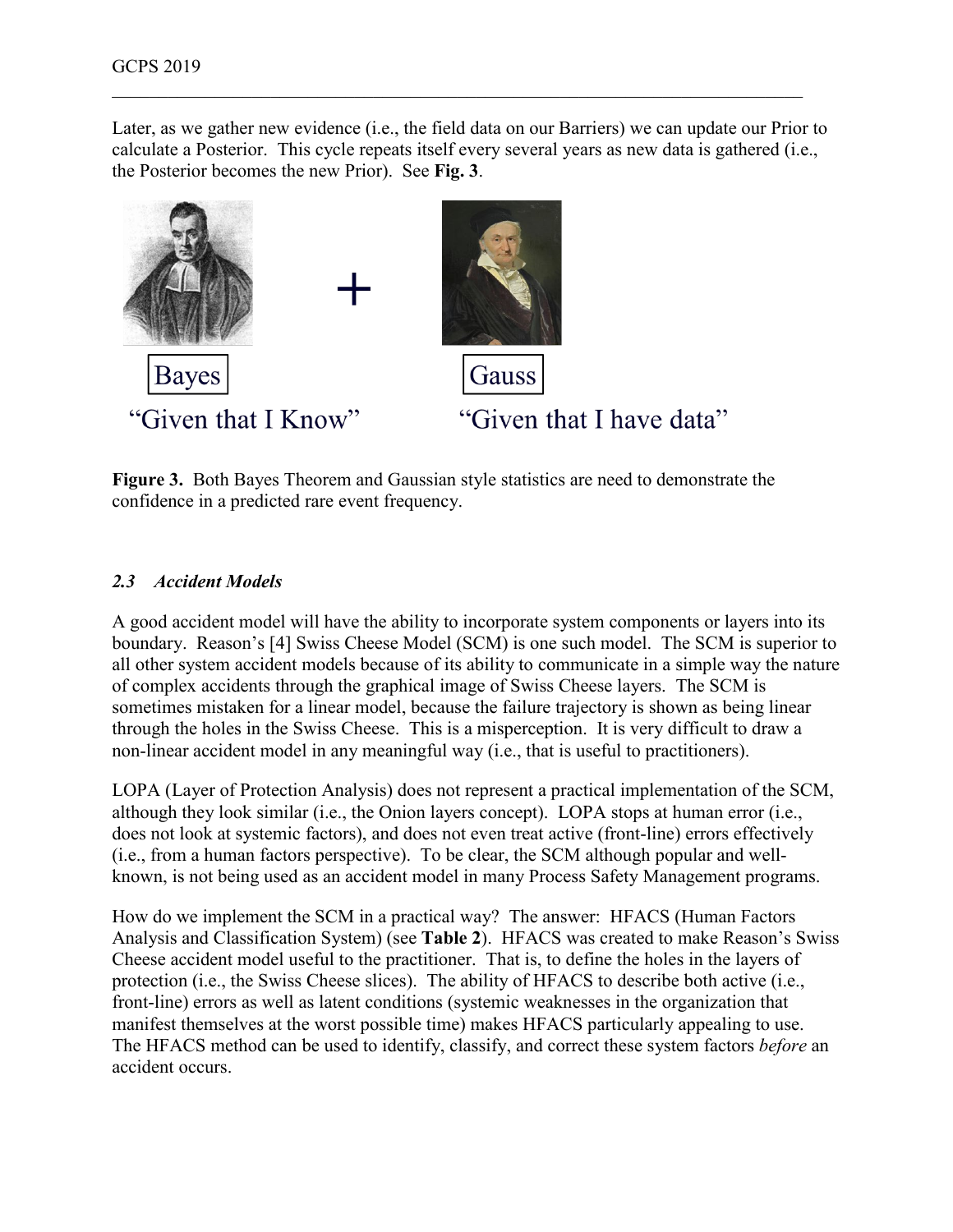### *2.4 Meta-Uncertainty*

When a LOPA calculation shows an event to have a predicted likelihood of occurrence of 1e-4 per year (or less), the result is subject to more than random (classical) uncertainty. At these low numbers, meta-uncertainty (the uncertainty of uncertainty) can begin to dominate [3]. These are the "unknown unknowns" (i.e., what we don't know we don't know) and even worse are the "unknown knowns" (i.e., what we should know (for example, excessive bypassing is occurring), or what we know but refuse to acknowledge is a problem (for example, my LOPA calculation based on coincidental failures is a true measure of my risk)). The issue is referred to as "unsampled-randomness" that no amount of generic data or advanced Markov or Monte-Carlo methods can account for. To be clear, confidence intervals based on classical (frequentist based) statistics are "knowns" and do not represent system uncertainty (i.e., meta-uncertainty).

\_\_\_\_\_\_\_\_\_\_\_\_\_\_\_\_\_\_\_\_\_\_\_\_\_\_\_\_\_\_\_\_\_\_\_\_\_\_\_\_\_\_\_\_\_\_\_\_\_\_\_\_\_\_\_\_\_\_\_\_\_\_\_\_\_\_\_\_\_\_\_\_\_\_

The Bow-tie graphical presentation which can include safeguards, IPLs (Independent Protection Layers), administrative controls, Degradation factors, Degradation factor controls, audit results, incident results, with the ability to quantify many of these events, makes Bow-tie a far superior tool than LOPA to communicate Risk (see **Fig. 4**). In addition, a Bow-tie diagram can be created for a single barrier or a set of Barriers in a common threat path, showing all the ways the Barriers can fail, including by common system effects, which can be very effective.



**Figure 4.** LHS (Left Hand Side) of a Bow-tie. This template can be used for documenting and quantifying a procedural control associated with a catastrophic risk. The human factors from **Section 4.2** can be coded into the spreadsheet. Use **Task Analysis** to complete the template.

### *2.5 Human Error*

Humans (front-line workers) get blamed for 80 to 90 percent of industrial accidents, depending on the report you're reading. Don Norman, the famous Engineering Psychologist, puts the figure closer to 1 to 5 percent [5]. The difference exists because it's easy to stop at "human error" versus looking for (and correcting) the systemic issues that promote or make human error more likely. A different person in the same environment would have made the same error. It's not a front-line operator problem, it's a design problem.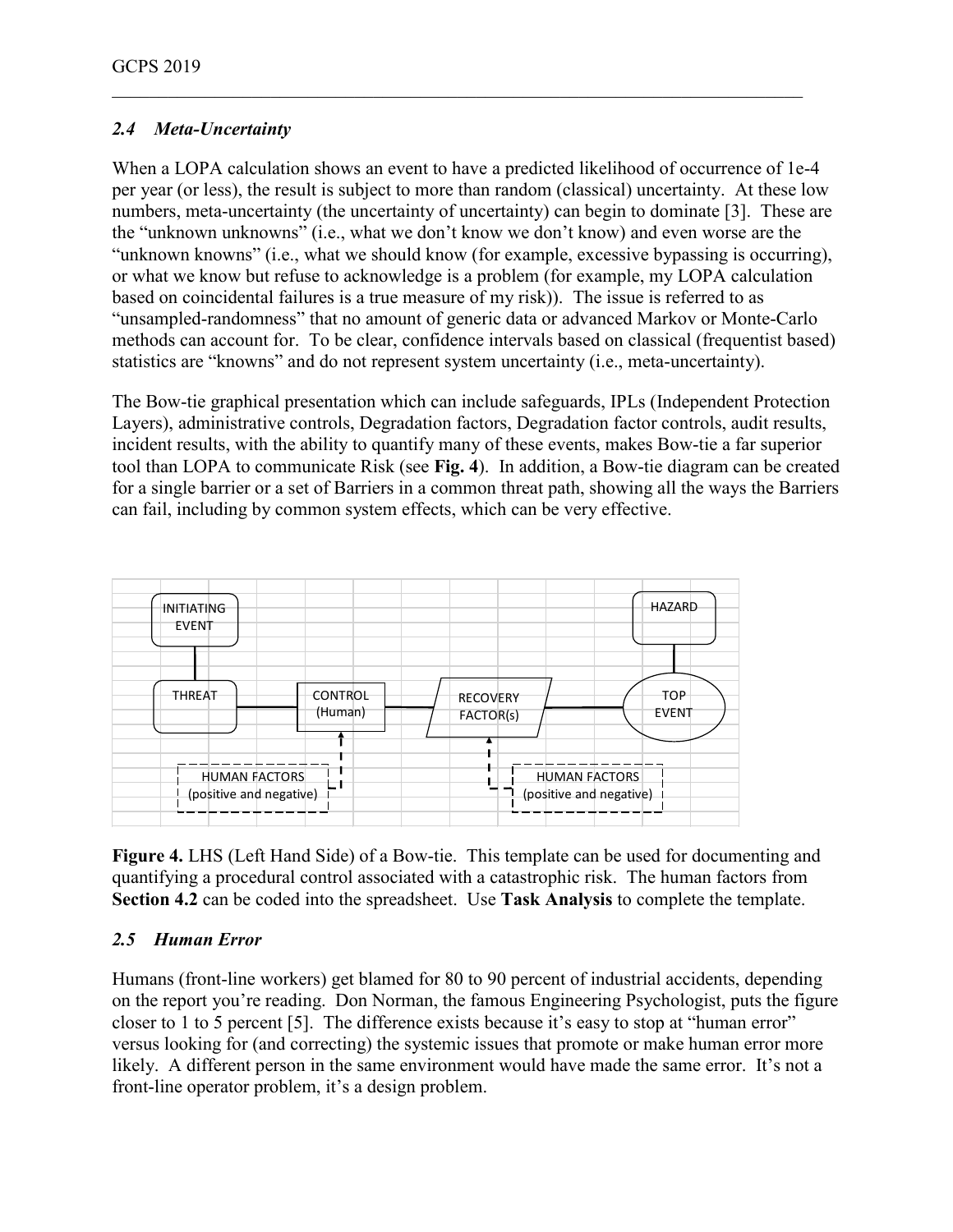### *2.6 Hindsight Bias*

Hindsight bias is one of the more harmful cognitive biases [6]. It leads us to believe we understand the past more than we really do, and in turn gives us over-confidence in predicting the future (for example, the way potential accidents can happen). The past always appears more deterministic than it really is. When we connect-the-dots to trace back an accident path, we lose the randomness that existed at the time. Hindsight bias presents a serious challenge to (1) how much we can learn from past events, and (2) our ability to predict the occurrence of future events. In addition to learning from past accidents (albeit not as much as we think we do), predictive human factors tools such as Task Analysis paired with an appropriate Taxonomy, provide a systematic way to identify accidents before they occur. This is discussed further in **Section 4**.

\_\_\_\_\_\_\_\_\_\_\_\_\_\_\_\_\_\_\_\_\_\_\_\_\_\_\_\_\_\_\_\_\_\_\_\_\_\_\_\_\_\_\_\_\_\_\_\_\_\_\_\_\_\_\_\_\_\_\_\_\_\_\_\_\_\_\_\_\_\_\_\_\_\_

## **3 Is it better to be Lucky or Good in Process Safety?**

For a systems thinker, especially one who has practiced Human Reliability methods (see **Table 2**), studied meta-Uncertainty **(see 2.4)**, and the Problem of Induction **(see 2.2)**, probabilistic calculations based on coincidental (random) failure of barriers that purport numbers as low as 1e-4 per year or lower (anytime you have to "count the zeroes"), can look pretty silly. Does anyone actually believe these numbers? There have been many instances reported in the Literature of probabilistic risk assessments showing very low numbers, only to have the accident occur within one year of said calculation [2,7].

You can see how skepticism would creep in, challenging the value, even the necessity of spending resources to produce such unrealistic numbers (for example those produced by Safety Integrity Level calculations, or LOPA).

However, there is a trap in believing calculations based on random failures are useless (*no matter*  how low the number is, and regardless of how bad the systemic factors are). The trap is called "ergodicity." Ergodicity is a rarely discussed probabilistic concept. It means "in the long run." And in the long run, rare events (events with low but non-zero probability) that occur only randomly, are *guaranteed* to happen (somewhere), given enough time or opportunity [14]. And in the Process Industries, there is ample opportunity for random accidents to occur. Ergodicity is also the reason to invest in both preventive and mitigative barriers (Left and Right-hand side of the Bow-tie, respectively). Ergodicity is the reason hardware reliability calculations based *only* on random failure, contributes positively to process safety.

So, is it better to be Lucky or Good? In Process safety *we need both*. (The word "Lucky" in this context does not mean haphazard. It means occurring by chance, but also following good reliability engineering principles for hardware Barriers. The "Good" refers to identify and fixing potential causal (deterministic) failure of hardware Barriers (or good human factors for Human Barriers), that can derange random based probabilistic calculations for said hardware or human).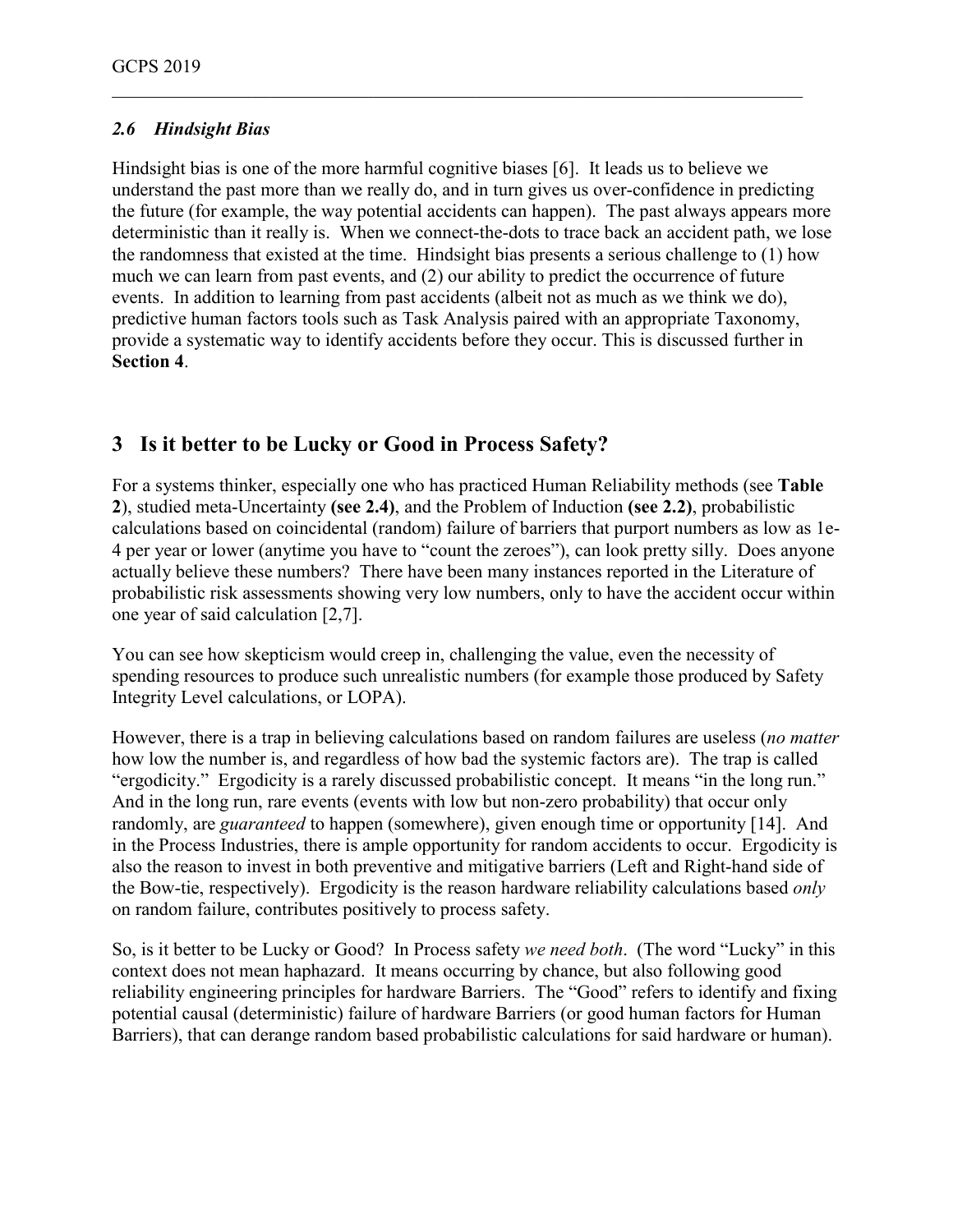# **4 Human Factors Tools vs. Traditional PSM Tools**

PSM (Process Safety Management) utilizes a variety of tools (see **Table 1**) that have the potential to better incorporate human factors principles and methods. To be clear, PSM tools are not human factors methods (although many PSM tools do incorporate elements of human factors). Human factors and reliability methods such as Task Analysis are well established, see for example Stanton et al. [8] and Grattan [12], for a discussion of said tools. PSM does not need new human factors methods. What it needs however is to adopt some of the said methods into the practice of PSM, by integration or stand-alone use.

\_\_\_\_\_\_\_\_\_\_\_\_\_\_\_\_\_\_\_\_\_\_\_\_\_\_\_\_\_\_\_\_\_\_\_\_\_\_\_\_\_\_\_\_\_\_\_\_\_\_\_\_\_\_\_\_\_\_\_\_\_\_\_\_\_\_\_\_\_\_\_\_\_\_

In general, PSM tools, while addressing many human factors elements, suffers from the following shortcomings when evaluating human factors:

- 1. PSM tools related to human factors fail to look at Behavior, instead focusing on States and Conditions **(see 4.1)**.
- 2. PSM tools related to human factors fail to leverage the predictive ability of human factors methods **(see 4.2)**.

Why do we look at behavior? The intent of observing behavior is *not* to change behavior; that is the goal of Behavior Based Safety (BBS) programs. Instead, the intent is to understand the "work-as-imagined" versus "work-as-done" principle [1]. Work-as-imagined by designers, managers, PHA teams, procedure writers, etc. is *never* the same (*can never* be the same) as the work-as-actually-performed by Operations and Maintenance staff. The differences can reveal latent conditions that will eventually bite.

Using checklists to "do" human factors is a good example of these deficiencies. Checklists presuppose that every human factor or error can be predefined and put into checklist form [2]. A checklist does not evaluate Behavior, and a checklist is certainly not predictive. Checklists are useful, especially for the "knowns," however beyond that they are inadequate. At the other end of the spectrum are Audits. Audits do look at behavior, and are a good candidate to incorporate some of the tools in **Table 2**.

#### **Table 1. PSM Tools that represent an opportunity to Incorporate Human Factors Methods**

| <b>PSM Tool</b>                                                   |
|-------------------------------------------------------------------|
| <b>Functional Safety Assessments</b>                              |
| Audits                                                            |
| Checklists                                                        |
| <b>IPL</b> Validation                                             |
| <b>Bow-Tie Analysis</b>                                           |
| Other specialized methods (e.g.,<br>Control System HAZOP, Failure |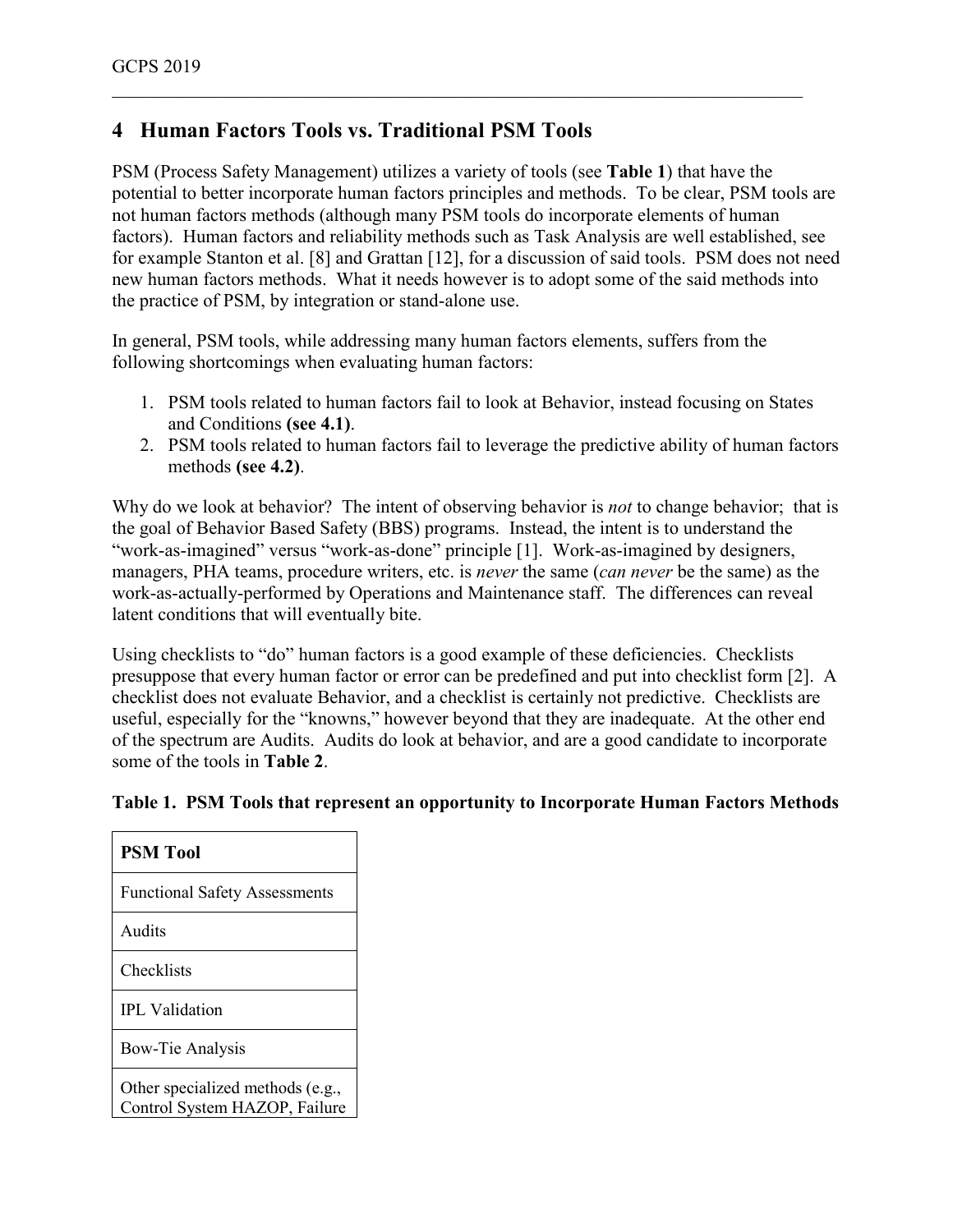Modes and Effects Analysis, Procedural PHA, etc.) that provide an opportunity to investigate human factors.

#### **Table 2. Some Human Factors Tools that can be used Stand-alone or Integrated with Table 1 to Improve the Practice of PSM related to Human Factors (see Stanton et al. [8])**

\_\_\_\_\_\_\_\_\_\_\_\_\_\_\_\_\_\_\_\_\_\_\_\_\_\_\_\_\_\_\_\_\_\_\_\_\_\_\_\_\_\_\_\_\_\_\_\_\_\_\_\_\_\_\_\_\_\_\_\_\_\_\_\_\_\_\_\_\_\_\_\_\_\_

| <b>Human Factors Tool</b>                                | <b>Application/Purpose</b>                                                              |
|----------------------------------------------------------|-----------------------------------------------------------------------------------------|
| Hierarchical Task Analysis                               | Understand the difference between<br>"work-as-done" vs. "work-as-<br>imagined"          |
| Cognitive Task Analysis                                  | Evaluate the conscious thinking a<br>task involves (as opposed to the<br>physical work) |
| <b>Situation Awareness Analysis</b>                      | Evaluate the "What?", "So what?"<br>and "What-now?"                                     |
| Human Error Taxonomy (e.g.,<br>HFACS, SHERPA)            | Pair with Task Analysis or Human<br><b>Reliability Analysis</b>                         |
| System Error (e.g., NET-HARMS)<br>$\lceil 13 \rceil$     | Used to identify Emergent failure<br>paths                                              |
| Human Reliability Analysis (e.g.,<br>AEA, Petro-HRA)[12] | Used to quantify Human Error<br>rates for a given Task                                  |

#### *4.1 States and Conditions vs. Behavior*

One of the goals of human factors analysis to understand how work is actually performed (i.e., behavior). **Table 3** gives examples of the behavior associated with a state or condition of equipment, design, or procedures, etc.

**Table 3. Any State or Condition has a corresponding Behavior associated with it**

| <b>State/Condition</b>          | <b>Behavior</b>                                                |
|---------------------------------|----------------------------------------------------------------|
| Is equipment properly labelled? | Will the operator actually <b>read</b> the<br>label?           |
| Are the proper Tools available? | Does the operator or maintenance<br>worker use the tools?      |
| Are procedures available?       | Does the operator or maintenance<br>worker use the procedures? |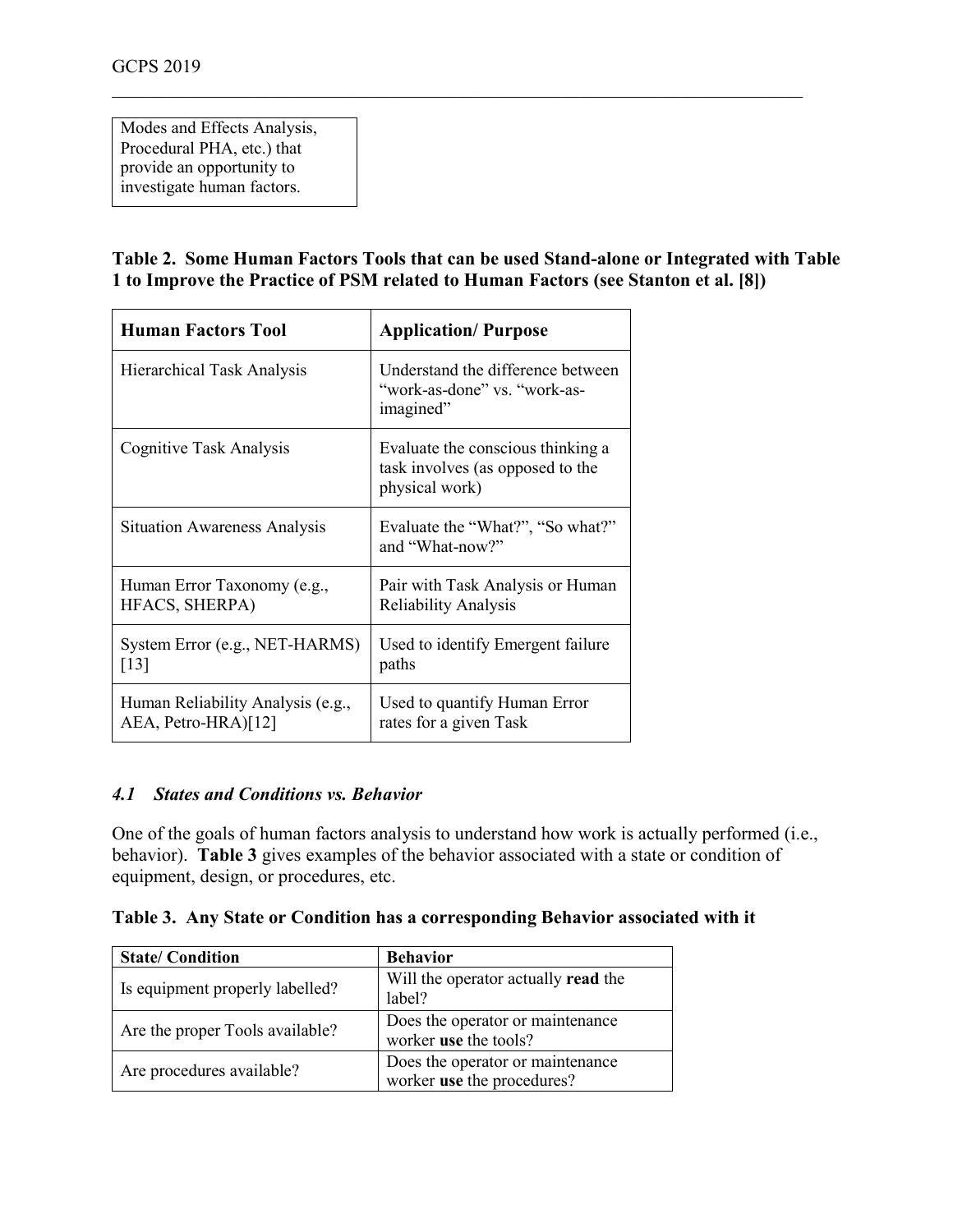| What-if this step in the procedure is | How likely is the operator to skip that |
|---------------------------------------|-----------------------------------------|
| omitted?                              | step and why?                           |
| Is the alarm configured as priority?  | How will the console operator interpret |
|                                       | the alarm?                              |
| Is the alarm audible above            | Will the console operator turn down     |
| background noise in the control       | the alarm volume because it is          |
| room?                                 | annoying?                               |
| Is adequate information about         |                                         |
| normal and upset process conditions   | How likely is the console operator to   |
| clearly displayed in the control      | proactively monitor said information?   |
| room?                                 |                                         |

### *4.2 Error Promoting and Error Likely Situations*

Human Factors methods have the ability to be predictive, i.e., to be able to predict that human error will occur (or be more likely to occur) when a given condition(s) exists.

\_\_\_\_\_\_\_\_\_\_\_\_\_\_\_\_\_\_\_\_\_\_\_\_\_\_\_\_\_\_\_\_\_\_\_\_\_\_\_\_\_\_\_\_\_\_\_\_\_\_\_\_\_\_\_\_\_\_\_\_\_\_\_\_\_\_\_\_\_\_\_\_\_\_

Two references that are useful for helping to identify bad human factors that can be corrected are found in Norman's [5] discussion of design induced error, and Taylor's [9] discussion of human error syndromes. In addition, Miller's [10] "Basic Human Needs to be Fulfilled in Design," which form the basis for many industrial accidents is an excellent reference. All of these can be applied in an existing operating facility as part of a Task Analysis.

# **5 Human Factors Tools to Support LOPA Barrier Analysis**

The tools listed in **Table 2** can be used stand-alone or in conjunction with the Tools in **Table 1** to analyze any single Barrier identified in LOPA. The Barrier can be hardware or human based (administrative controls, etc.). Even hardware Barriers contain critical human influence (e.g., Operations, Maintenance, Contractors, etc.) that should be recognized (see **Fig. 2**). A human barrier can also be the "Cause" of a catastrophic accident (see **Figs. 5 and 6**). Typically, resources do not exist to evaluate every barrier from a human factors perspective, therefore some prioritization will have to be made.



**Figure 5**. PHA-LOPA viewpoint of Human Error as a Cause (this is a fallacy) [12]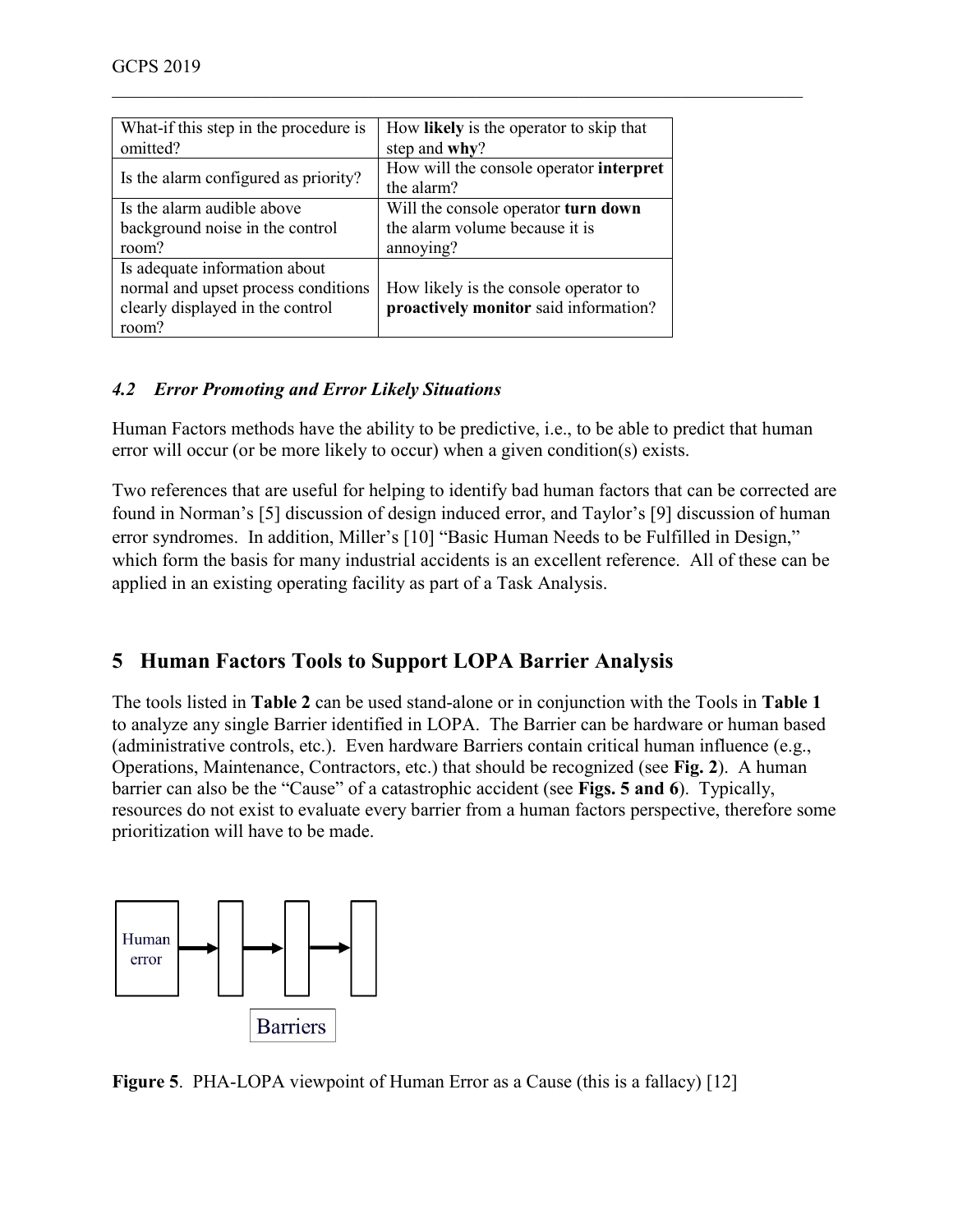

**Figure 6**. When human error is viewed as a consequence (not a cause), the human becomes an important Barrier in the sequence of events [11]. Any human error which results in a catastrophic consequence should become a candidate for a Human Factors analysis [12].

\_\_\_\_\_\_\_\_\_\_\_\_\_\_\_\_\_\_\_\_\_\_\_\_\_\_\_\_\_\_\_\_\_\_\_\_\_\_\_\_\_\_\_\_\_\_\_\_\_\_\_\_\_\_\_\_\_\_\_\_\_\_\_\_\_\_\_\_\_\_\_\_\_\_

# **6 Emergent Failure Paths in LOPA**

**Fig. 1** gives a generic representation of a barrier system that can create emergent failure, that is, between the links (interactions) of the parts. The Barrier(s) can be hardware or human based.

Networked Hazard Analysis and Risk Management System (NET-HARMS) is unique because it is not a new systems model of accident causation. Instead, it utilizes existing Human Factors tools found in **Table 2** to identify (predict) emergent errors and risk due to interaction between the parts of the system (in this case a system related to Barrier integrity). The same tools can be used to evaluate barrier integrity inside the circles of **Fig. 2** as well.

Let's sharpen the pencil and look in detail at some of the latent conditions that can exist between the parts of **Fig. 2** (the links). **Fig. 7** shows that expectations related to a barrier must be communicated to (in this case) Facility Support, so that, for example, adequate maintenance, failure tracking, and management of change for the Barrier can occur.



**Figure 7**. Facility Support personnel are a common link in all barriers. Not communicating expectations to Facility Support personnel will create Latent failure conditions that can eventually fail multiple barriers in the same threat path.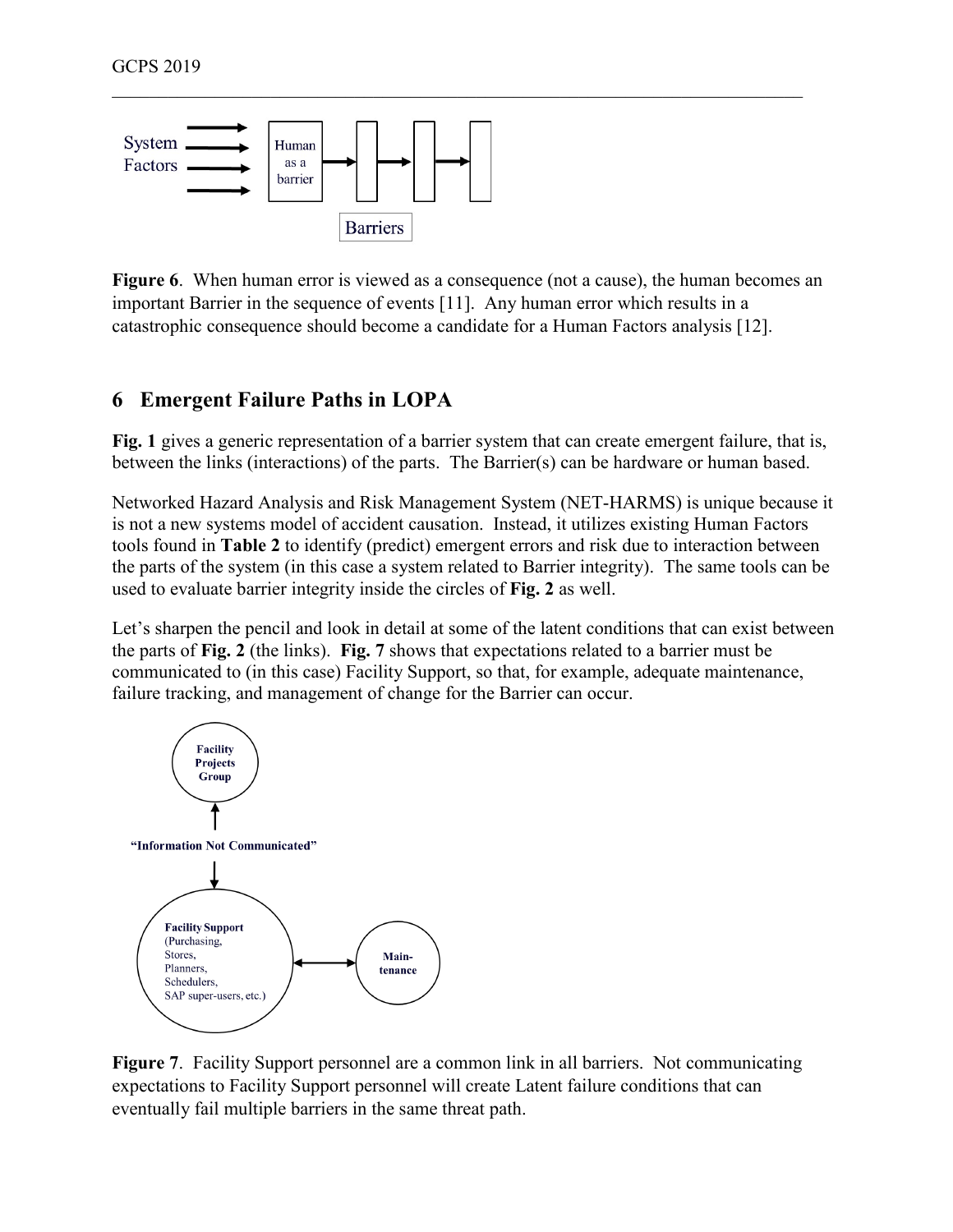**Table 4** list the taxonomy published for NET-HARMS [13] that can be used to identify latent failures between parts of the Barrier system. This taxonomy should be used along with a Task Analysis for those parts of the system where latent weaknesses are suspected.

\_\_\_\_\_\_\_\_\_\_\_\_\_\_\_\_\_\_\_\_\_\_\_\_\_\_\_\_\_\_\_\_\_\_\_\_\_\_\_\_\_\_\_\_\_\_\_\_\_\_\_\_\_\_\_\_\_\_\_\_\_\_\_\_\_\_\_\_\_\_\_\_\_\_

| Code           | <b>Description</b>                  |
|----------------|-------------------------------------|
| T1             | Task mistimed                       |
| T <sub>2</sub> | Task omitted                        |
| T3             | Task completed inadequately         |
| T4             | Inadequate task object              |
| T5             | Inappropriate task                  |
| C <sub>1</sub> | Information not communicated        |
| C <sub>2</sub> | Wrong information communicated      |
| C <sub>3</sub> | Inadequate information communicated |
| $\mathsf{C4}$  | Communication mistimed              |

| Table 4. NET-HARMS Taxonomy to Apply to the System Links [13] |  |  |  |
|---------------------------------------------------------------|--|--|--|
|                                                               |  |  |  |

### **7 Conclusion**

A Barrier system is more just hardware reliability. It is a collection of people (system elements) that are linked together in such a way that the Barrier integrity emerges through the interactions between the people, and between people and hardware. This is a systems perspective.

Generally, PSM Tools are not Human Factors methods, in that PSM tools cannot predict the likelihood of human error, nor they do not focus on said behavior. However, Human Factors methods can be used in select applications, for example, Barrier Analysis, to provide an improved evaluation of the integrity of the Barrier(s). In this way, both hardware reliability requirements and potential systemic failures, are addressed.

NET-HARMS was presented as a unique Systems tool that can be used to identify emergent failure in a single Barrier or System of Barriers protecting a common threat path. NET-HARMS uses Task Analysis paired with a modified SHERPA Taxonomy to identify potential latent failure conditions between parts of a system.

Experienced PSM practitioners should begin to use Human Factors methods, and with practice will improve Process Safety related to Barrier integrity.